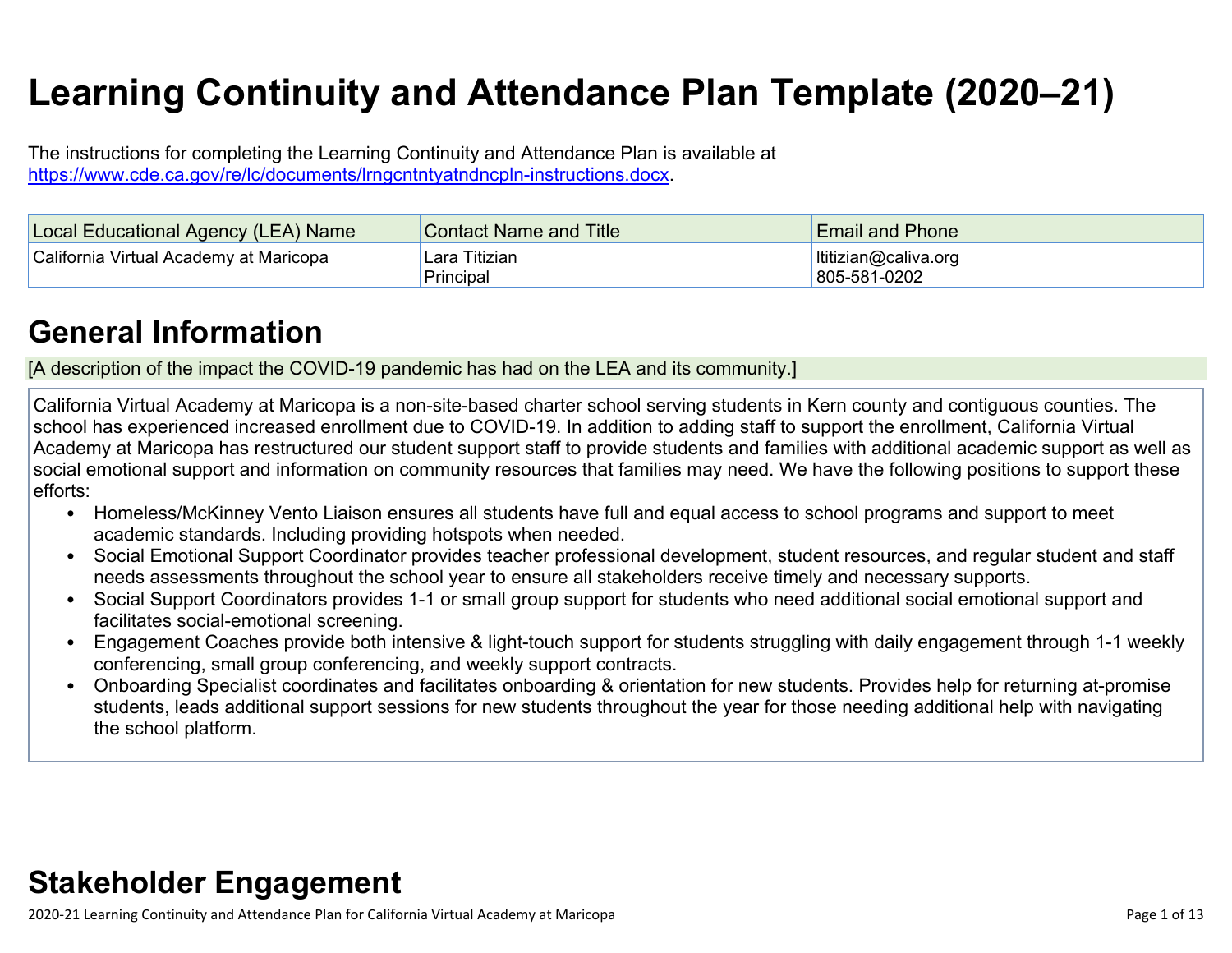#### [A description of the efforts made to solicit stakeholder feedback.]

Throughout the development of this plan, staff, parents, students, union leadership, and the school board were offered opportunities to provide feedback. Beginning in the spring of 2020, staff meetings were held to gather input on several aspects of the program, including the instructional model and social emotional supports. Grade level and subject area focus groups were formed to gather more specific feedback. As the plan was developed, a draft was provided to union leadership and a survey was sent to both new and returning families for feedback on plan development. In August, community input sessions were held to explain the different components of the plan and how it works in our virtual school model.

[A description of the options provided for remote participation in public meetings and public hearings.]

The plan was emailed with a survey link requesting feedback to all parents/guardians, middle school students, and high school students. All public meetings were held via zoom that allowed any interested party to join remotely via internet or phone. Public hearings are held remotely through a conference line.

[A summary of the feedback provided by specific stakeholder groups.]

Feedback provided from the union included requests for social emotional professional development, continued access to health and wellness supports provided by our contracted personnel team, and the ability to work with administration to provide positive messaging to teachers with flexibility when possible. During stakeholder meetings held in Zoom with teachers, parents, and students, feedback was positive. There were questions regarding attendance requirements at live sessions, daily log ins, and access to supports through the Compass program. Parents were interested in how to get help with learning technology and accessing resources if they were struggling with their student.

[A description of the aspects of the Learning Continuity and Attendance Plan that were influenced by specific stakeholder input.]

Based on feedback provided, we updated the descriptions of social emotional supports and the description of roles on the Compass team. We added a Social Emotional Support Coordinator position to ensure a comprehensive program that includes teacher professional development, student resources, and regular student and staff needs assessments conducted throughout the school year to ensure all stakeholders receive timely and necessary supports. Professional development was added for teachers on the 7 Mindsets program beginning in August and continuing through the school year. Our onboarding supports include more robust training on the technology and systems necessary for success at our school.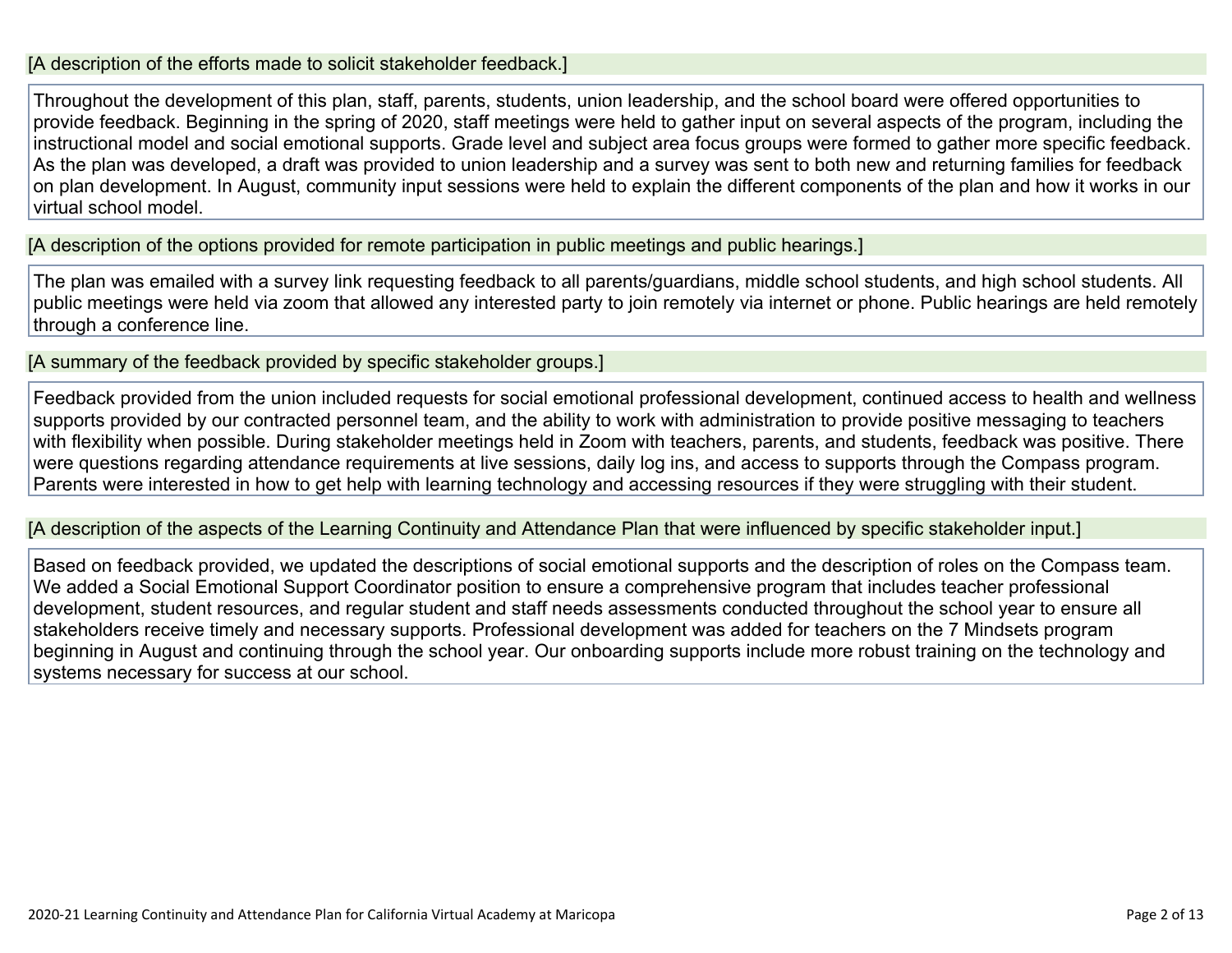# **[Continuity](http://www.doc-tracking.com/screenshots/20LCP/Instructions/20LCPInstructions.htm#ContinuityofLearning) of Learnin[g](http://www.doc-tracking.com/screenshots/20LCP/Instructions/20LCPInstructions.htm#ContinuityofLearning)**

## **In-Person [Instructional](http://www.doc-tracking.com/screenshots/20LCP/Instructions/20LCPInstructions.htm#ContinuityofLearning1) Offerings**

[A description of the actions the LEA will take to offer classroom-based instruction whenever possible, particularly for students who have experienced significant learning loss due to school closures in the 2019–2020 school year or are at a greater risk of experiencing learning loss due to future school closures.]

As a non-classroom based charter school, California Virtual Academy at Maricopa provides instruction synchronously and asynchronously via our online platforms. Students in elementary grades are enrolled in seven course offerings including math, language arts, history, science, physical education, art, and music or world language. Students in middle school grades are enrolled in seven course offerings including math, language arts, history, science, physical education, art, and an elective offering including options of music, world language, and career readiness. High school students are enrolled in six courses to meet the graduation requirements of the school. Students have access to the asynchronous lesson components 24 hours a day, seven days per week. Daily assignments in courses are listed on the student's online school calendar and graded upon submission. Synchronous instruction is provided via our Class Connect platform. Teachers are required to provide a minimum of 15 hours of interactive instruction per week focused on high-priority essential standards. Students have additional targeted, synchronous instructional support for both remediation and enrichment according to individual student needs. Targeted small-group instructional sessions address learning loss due to school closures. Students are required to login daily and attend all assigned live instructional sessions.

#### **Actions Related to In-Person [Instructional](http://www.doc-tracking.com/screenshots/20LCP/Instructions/20LCPInstructions.htm#ContinuityofLearning2) Offerings [additional rows and actions may be added as necessary]**

| <b>Description</b>                                                                                                                                                                                                                                                                                                                                                                                                                                                                                                                                                                                                                                                                                                                                                                                                              | <b>Total Funds</b> | Contributing |
|---------------------------------------------------------------------------------------------------------------------------------------------------------------------------------------------------------------------------------------------------------------------------------------------------------------------------------------------------------------------------------------------------------------------------------------------------------------------------------------------------------------------------------------------------------------------------------------------------------------------------------------------------------------------------------------------------------------------------------------------------------------------------------------------------------------------------------|--------------------|--------------|
| According to our charter, California Virtual Academy at Maricopa is a non-classroom based<br>charter school. The actions listed are designed to meet the needs of our students for the 20-<br>21 school year.<br>• Students are enrolled in a broad course of study.<br>Instruction is provided synchronously and asynchronously via our online platforms.<br>Students are required to login to the online school daily and attend all assigned live<br>instructional sessions. In the instance of loss of Internet service, families are<br>provided an offline continued engagement plan.<br>Students are provided a laptop and all books/materials for courses. Technical support<br>is available.<br>Low-income families may receive an internet reimbursement.<br>Students experiences homelessness may receive a hotspot. |                    |              |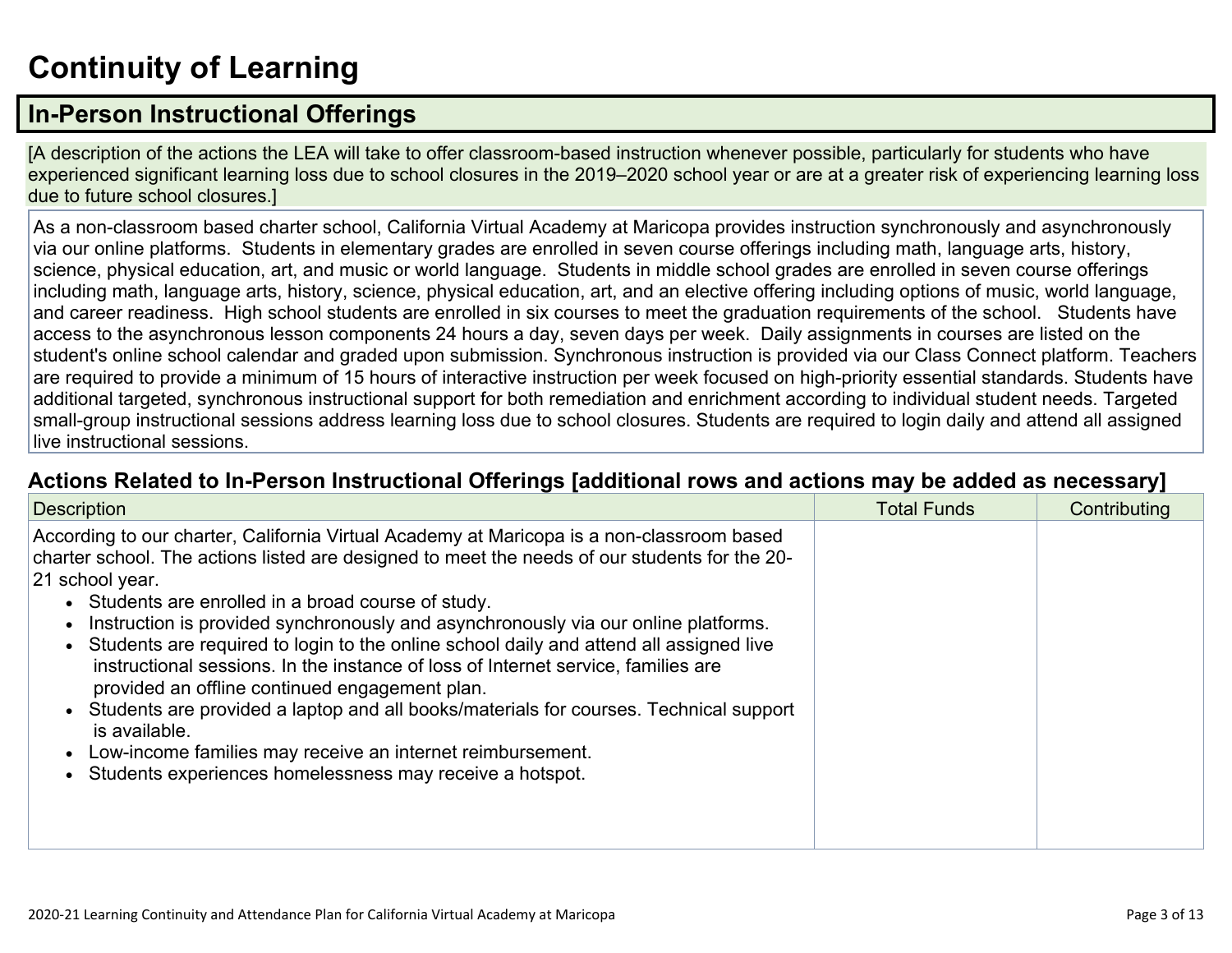## **Distance [Learning](http://www.doc-tracking.com/screenshots/20LCP/Instructions/20LCPInstructions.htm#DistanceLearningProgram) Program**

## **Continuity of [Instruction](http://www.doc-tracking.com/screenshots/20LCP/Instructions/20LCPInstructions.htm#DistanceLearningProgram1)**

[A description of how the LEA will provide continuity of instruction during the school year to ensure pupils have access to a full curriculum of substantially similar quality regardless of the method of delivery, including the LEA's plan for curriculum and instructional resources that will ensure instructional continuity for pupils if a transition between in-person instruction and distance learning is necessary.]

Live instruction is facilitated through our class connect, online classroom, platform. Students are required to login daily and attend all assigned live instructional sessions. Each quarter includes an 8 week instructional cycle where teachers provide a minimum of 15 hours of live, interactive instruction and support. The bulk of instructional time is facilitated to the class, however many small group tutoring sessions or one on one support sessions are also offered by teachers.

Students at the California Virtual Academies have access to their courses and curriculum 24 hours a day, seven days a week. Daily, required assignments in courses are listed on the student's online school calendar and graded upon submission. Along with our course curriculum, students have access to a variety of other support resources, embedded in department's programs and facilitated through the classroom teacher.

In the instance of any loss of access to the online platforms due to loss of Internet service, etc, families are provided a continued engagement plan to ensure that there is no loss of academic engagement and support them with any needs they may have.

#### **Access to Devices and [Connectivity](http://www.doc-tracking.com/screenshots/20LCP/Instructions/20LCPInstructions.htm#DistanceLearningProgram2)**

[A description of how the LEA will ensure access to devices and connectivity for all pupils to support distance learning.]

All students are provided a laptop upon request and materials for all courses. Students may also qualify for internet subsidy based on household income reported on the Back to School Packet/ qualification for National School Lunch Program. Students who have reported homelessness may qualify for a hotspot to ensure internet access is available. Reduced cost internet service provider information is provided to families who report loss of income or financial difficulty. Technical support is available through K12 to ensure students have appropriate equipment and access. Damaged, stolen, or lost equipment will be reported and replacements ordered as needed.

## **Pupil [Participation](http://www.doc-tracking.com/screenshots/20LCP/Instructions/20LCPInstructions.htm#DistanceLearningProgram3) and Progress**

[A description of how the LEA will assess pupil progress through live contacts and synchronous instructional minutes, and a description of how the LEA will measure participation and time value of pupil work.]

The school assess pupil progress with live contacts and synchronous instructional minutes in several different ways. Homeroom teachers make monthly enduring connection calls to their homeroom students to review attendance, progress in classes and current grades. Additionally, homeroom teachers hold quarterly parent student teacher conferences and send out progress reports and semester report cards.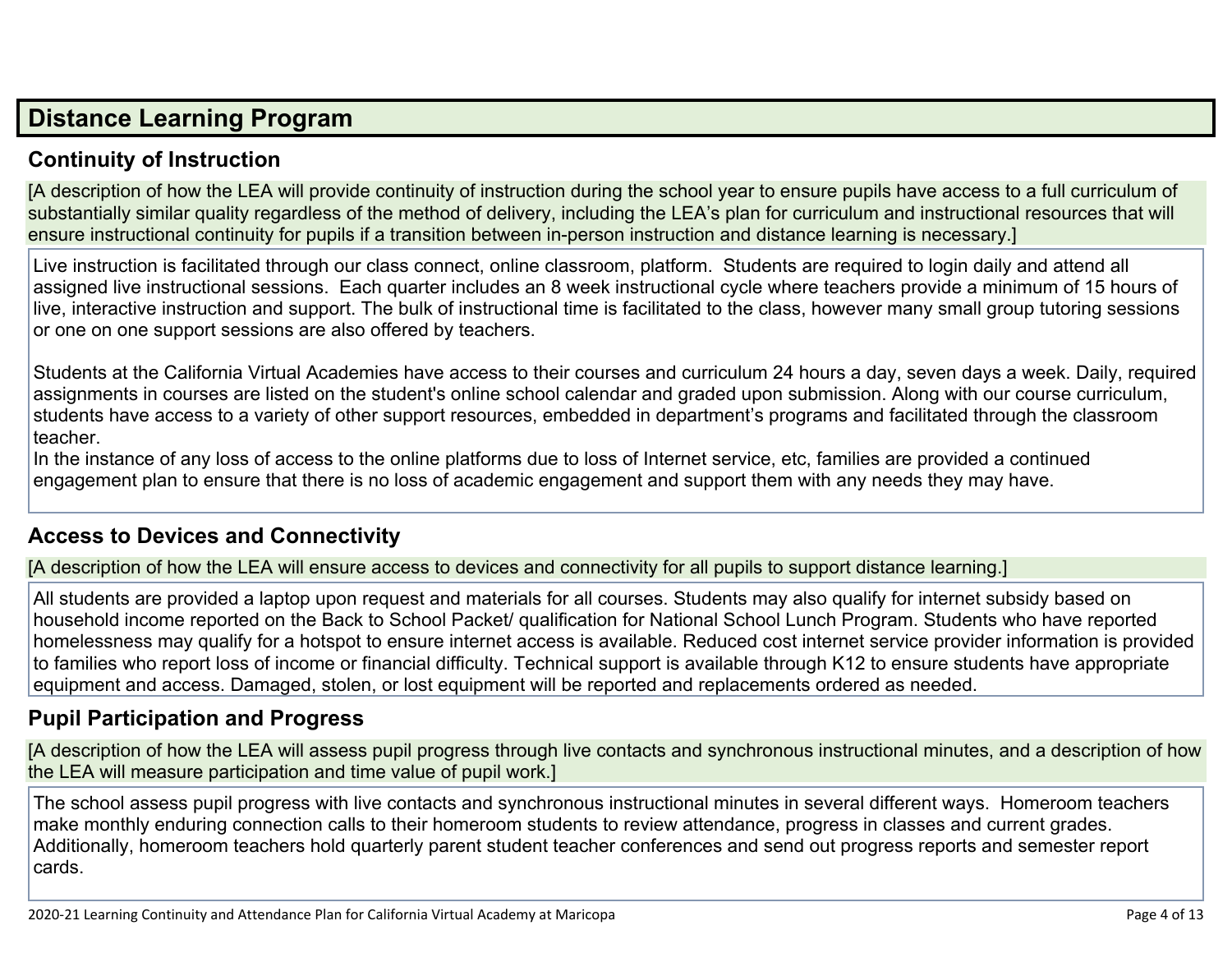With regards to content classes, the live instruction invitation framework emphasizes math and English instruction and takes into consideration the overall hours a student is expected to spend in Class Connect each week by limiting class session length to an average of 45 minutes. The live instruction schedule is designed to allow small group instruction while also allowing for flexibility in grouping, session length, and opportunities for extended collaborative sessions. During live sessions, students be assessed on previous knowledge and knowledge gained during the lesson. Teachers have and continue to work with their instructional coach and content team to determine priority standards and common assessments for the courses.

Homeroom teachers, instructional coaches and Attendance Advocates monitor student participation and attendance in live instructional sessions using the daily activity report and the weekly progress tracker, in addition to other content reports as necessary. They follow up with students to ensure students understand the importance of attending live sessions and help students overcome challenges to live student attendance.

## **Distance Learning Professional [Development](http://www.doc-tracking.com/screenshots/20LCP/Instructions/20LCPInstructions.htm#DistanceLearningProgram4)**

[A description of the professional development and resources that will be provided to staff to support the distance learning program, including technological support.]

As an established virtual online school all professional development and resources are set up to support virtual learning. Our school has a dedicated IT team to support staff, families, and students. Staff is also trained to provide technological support to families when they experience temporary internet or computer issues. Our school has an engagement policy to support students when they may be temporarily offline. All staff received professional development on the use of project based learning within an online based platform to provide students with engaging, authentic learning experiences online. In addition, teachers receive ongoing coaching and professional development on mathematical practices and utilizing rich math tasks to improve student outcomes. Teachers also engage in Professional Learning Communities to improve academic achievement for all CAVA students.

#### **Staff Roles and [Responsibilities](http://www.doc-tracking.com/screenshots/20LCP/Instructions/20LCPInstructions.htm#DistanceLearningProgram5)**

[A description of the new roles and responsibilities of affected staff as a result of COVID-19.]

In the High School, Graduation Coaches have been added to create a wrap around support for our senior class. They ensure all documentation is in order, students are on track to graduate, and they support them in achieving their college and career goals. The role is intended to directly impact graduation rate, college and career readiness, and monitor students for one year post-graduation.

California Virtual Academy at Maricopa is developing a new Socio-Emotional and Engagement team called Compass. The Compass Program provides information, resources, and support to students and families who are new to our schools, who are struggling to remain engaged in school, or who are in a crisis situation due to lack of resources or social-emotional issues. Within the Compass Program are several roles that provide targeted support to students, based on individual needs:

Engagement Coaches: Provide both intensive & light-touch support for students struggling with daily engagement through 1-1 weekly conferencing, small group conferencing, and weekly support contracts.

Community Coordinator: Hosts online sessions to support and provide connection for Learning Coaches, assists in coordination of in-Person Events, facilitates Social Media and school-level communications.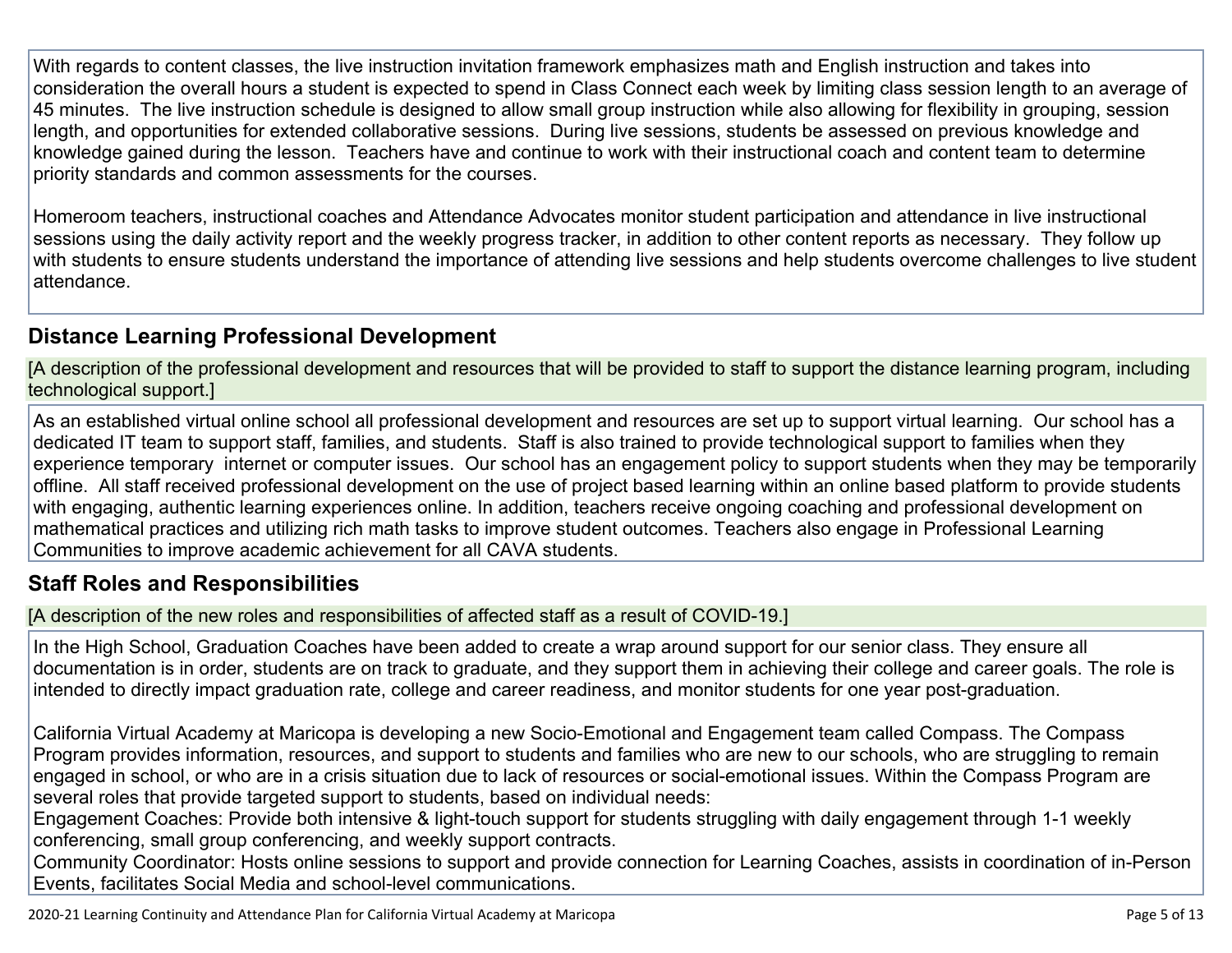MKV & Foster Support Coordinator: Provides information and resources to homeless and foster students Support Coordinators: Oversee the 7 Mindsets Assemblies and monthly communication to families, facilitates school-wide social-emotional screening, provides 1-1 or small group support for students who need additional SE supports.

Onboarding Specialist: Coordinates and facilitates onboarding & orientation for new students. Provides help for returning at-promise students through Modified Strong Start sessions. Leads additional support sessions for new students throughout the year for those who need additional help with navigating the school platform.

Staff is provided professional development in the 7 Mindsets curriculum to integrate social-emotional learning into their instruction and communication with students. Staff is also provided training in how to incorporate trauma informed practices into their communication with students and families based on research.

The school holds regular virtual assemblies on internet/cyber bullying, internet safety, and suicide prevention throughout the school year. We also utilize 7 mindsets curriculum to support student socio-emotional health.

The Compass Social Emotional Coordinators surveys all students in the fall to identify those students who are at high risk for socialemotional difficulties. Students are offered additional support with Compass and their parents are sent information on community resources that are available, based on need. Additionally, all students are invited to monthly 7 Mindsets assemblies to support SE learning and to foster a supportive school climate. Teachers and staff can request additional support from the Compass Program for students who are struggling with engagement or social-emotional difficulties.

## **[Supports](http://www.doc-tracking.com/screenshots/20LCP/Instructions/20LCPInstructions.htm#DistanceLearningProgram6) for Pupils with Unique Needs**

[A description of the additional supports the LEA will provide during distance learning to assist pupils with unique needs, including English learners, pupils with exceptional needs served across the full continuum of placements, pupils in foster care, and pupils who are experiencing homelessness.]

California Virtual Academy at Maricopa is an established virtual school model ready to support all students in a virtual setting. All students have a designated learning coach and are connected to a teacher as their main point of contact to ensure daily checks of progress and attendance occur. Support staff are available to assist with specific needs in the areas of attendance, academic progress, social/ emotional, language development, foster youth, homelessness, IEP, and 504 Plan.

All students classified as an English Learner with the state of CA offers live ELD classes each week. These classes directly teach the ELD standards as they are aligned with the essential ELA standards the students are learning in core classes. Students are offered additional small group ELD instruction based on formative assessments and need to access the general education curriculum. Additional online resources are being sent to families with home language support and online learning activities.

Pupils with exceptional needs served across the full continuum of placements - The California Virtual Academy at Maricopa values all students, including students with disabilities. Through this unprecedented pandemic, we have continued to comply with IDEA and all services have been continuously offered virtually per individual students' IEPs. Virtual support is being offered to our students attending non-public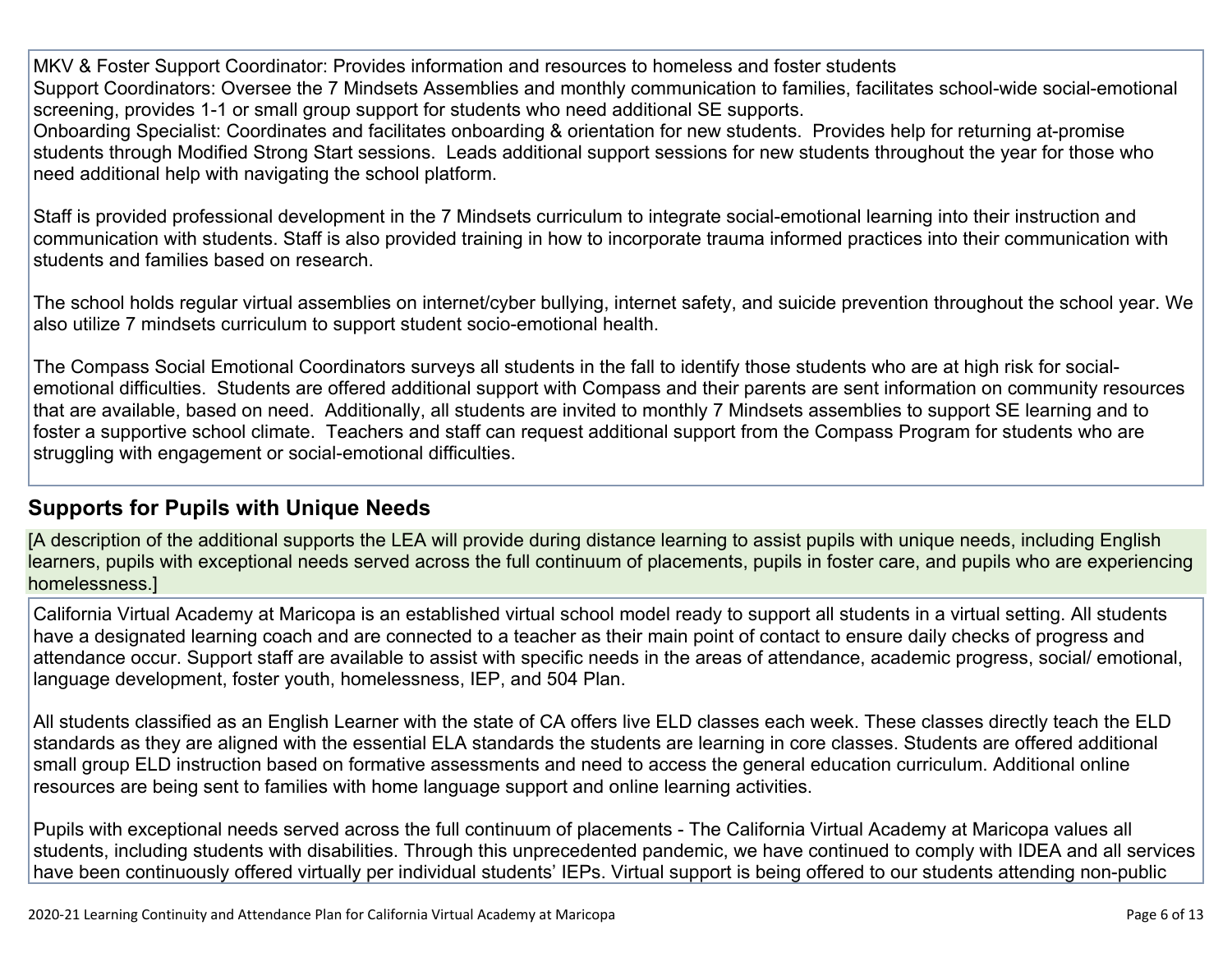schools, for the duration of in-person school closures. Considering student needs, IEP teams met during this time to discuss additions or changes to services to support social-emotional and behavioral needs.

California Virtual Academy at Maricopa is committed to supporting the unique educational, emotional, and social needs of all students, including those who are in foster care or are experiencing homelessness. These hardships often cause additional stress and anxiety that affect a child's capacity to focus in school. As students are identified as foster or homeless, the MKV & Foster Support Coordinator, a new position created in response to the COVID-19 pandemic, reaches out to the student/family to work with them 1-1 to notify them of their rights, to determine what types of support the family needs, and to connect the family to necessary resources. Common needs include referrals to community-based resources, additional in-school support, and help in maintaining regular internet service to connect to school. If the family needs help with internet, help would be provided in completing the BTSP for ISP reimbursement. If a hotspot is needed (for MKV families), delivery would be arranged. Homeless and foster youth in high school are assessed to determine whether partial credits have been earned. Foster Youth in 11th or 12th grade are assessed to determine whether they are eligible for reduced credit graduation in adherence to AB 167/216.

## **Actions related to the Distance Learning Program [additional rows and actions may be added as [necessary\]](http://www.doc-tracking.com/screenshots/20LCP/Instructions/20LCPInstructions.htm#DistanceLearningProgram7)**

| <b>Description</b>                                                                                                                                                                                                                                                                                                                                                                                                                                                                                                                                                                                                                                                                                                                                                                                                                                                                                                                                                                                                                                                                                                                                                                                                                                                                                                                                                               | <b>Total Funds</b> | Contributing |  |
|----------------------------------------------------------------------------------------------------------------------------------------------------------------------------------------------------------------------------------------------------------------------------------------------------------------------------------------------------------------------------------------------------------------------------------------------------------------------------------------------------------------------------------------------------------------------------------------------------------------------------------------------------------------------------------------------------------------------------------------------------------------------------------------------------------------------------------------------------------------------------------------------------------------------------------------------------------------------------------------------------------------------------------------------------------------------------------------------------------------------------------------------------------------------------------------------------------------------------------------------------------------------------------------------------------------------------------------------------------------------------------|--------------------|--------------|--|
| According to our charter, California Virtual Academy at Maricopa is a non-classroom based<br>charter school. The actions listed are designed to meet the needs of our students for the 20-<br>21 school year.<br>• Students are enrolled in a broad course of study.<br>Instruction is provided synchronously and asynchronously via our online platforms.<br>Students are required to login to the online school daily and attend all assigned live<br>instructional sessions. In the instance of loss of Internet service, families are<br>provided an offline continued engagement plan.<br>• Students are provided a laptop and all books/materials for courses. Technical support<br>is available.<br>Low-income families may receive an internet reimbursement.<br>Students experiences homelessness may receive a hotspot<br>Graduation Coaches ensure students are on track to graduate.<br>Socio-Emotional and Engagement team, including Engagement Coaches,<br>Community Coordinator, Support Coordinators, and Onboarding Specialist, provide<br>targeted support to build relationships, and bring about success and engagement.<br>MKV & Foster Support Coordinator ensure all students have full and equal access to<br>school programs and support to meet academic standards.<br>ELD teachers provide English Learners with synchronous designated ELD classes. | 6474243            | <b>Yes</b>   |  |
|                                                                                                                                                                                                                                                                                                                                                                                                                                                                                                                                                                                                                                                                                                                                                                                                                                                                                                                                                                                                                                                                                                                                                                                                                                                                                                                                                                                  |                    |              |  |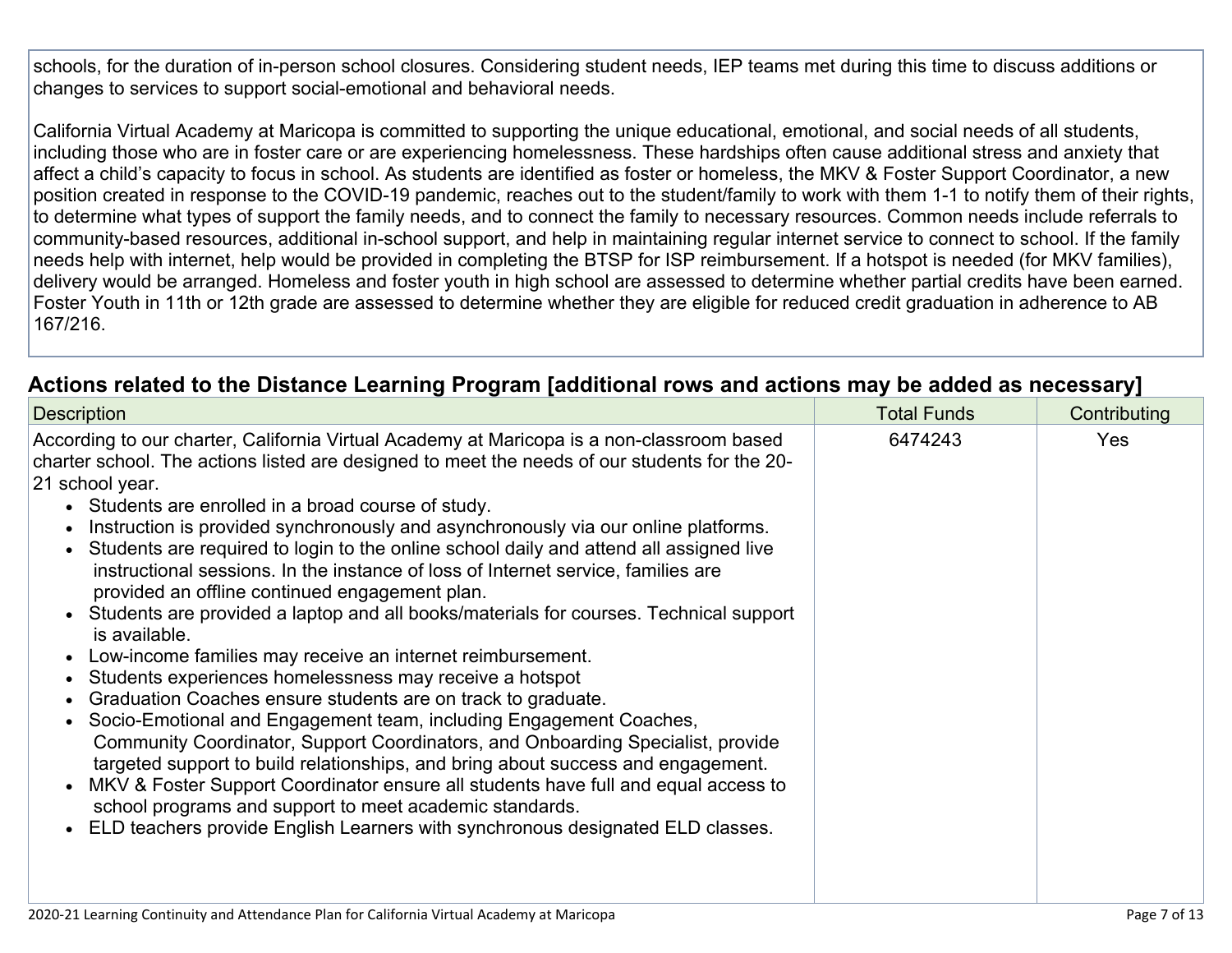## **Pupil [Learning](http://www.doc-tracking.com/screenshots/20LCP/Instructions/20LCPInstructions.htm#PupilLearningLoss) Loss**

[A description of how the LEA will address pupil learning loss that results from COVID-19 during the 2019–2020 and 2020–21 school years, including how the LEA will assess pupils to measure learning status, particularly in the areas of English language arts, English language development, and mathematics.]

All students (new and returning) start the year with a benchmark assessment (Star360), designed to identify areas of strength and weakness. The taking of this assessment is marked as required, strongly encouraged, and awarded points by homeroom teachers. The results of this assessment are utilized to invite students to live sessions to vary in length and frequency, based on student needs and areas of excellence.

### **Pupil Learning Loss [Strategies](http://www.doc-tracking.com/screenshots/20LCP/Instructions/20LCPInstructions.htm#PupilLearningLoss1)**

[A description of the actions and strategies the LEA will use to address learning loss and accelerate learning progress for pupils, as needed, including how these strategies differ for pupils who are English learners; low-income; foster youth; pupils with exceptional needs; and pupils experiencing homelessness.]

This starts, as addressed above, with the initial benchmark assessment. The results of this assessment are utilized to invite students to live sessions that vary in length and frequency, based on student needs and areas of excellence. Students with special needs are identified by their homeroom teacher and parent/LC and referred for extra layers of support offered by the Sped and/or Compass Team. Each department identifies student learning loss and gaps through a standards based diagnostic assessment. Utilizing the results from that assessment, teachers implement a multi-tiered instructional approach that targets all students' needs. All students receive daily core instruction offered live and virtual in the high priority standards. Students that have learning gaps are invited to additional live virtual small group intervention sessions with the GE teacher. Elementary students exhibiting significant learning gaps participate in researched based supplemental programs for math and/or ELA. Middle School students exhibiting significant learning gaps participate in an intervention program in math and/or ELA overseen by the Academic Lead Support. Students identified as homeless are supported by our Compass Team which provides local and state resources along with an internet hotspot to maintain connectivity as needed. Internet subsidies are provided to students based on their financial needs as evidenced by their income level.

All English Learners have an ELD Specialist who is authorized to teach designated English Language Development supporting them in addition to their general education teacher. Each EL receives a differentiated curriculum based on his/her individual language proficiency. Instruction is targeted to the ELD standards and frequent formative assessments ensure each English Learners is making adequate progress.

The special education department addresses student needs on an individual basis. Any additional supports or services that are deemed necessary to address learning loss is provided. Our students in special education have access to all interventions and supports offered through the general education program.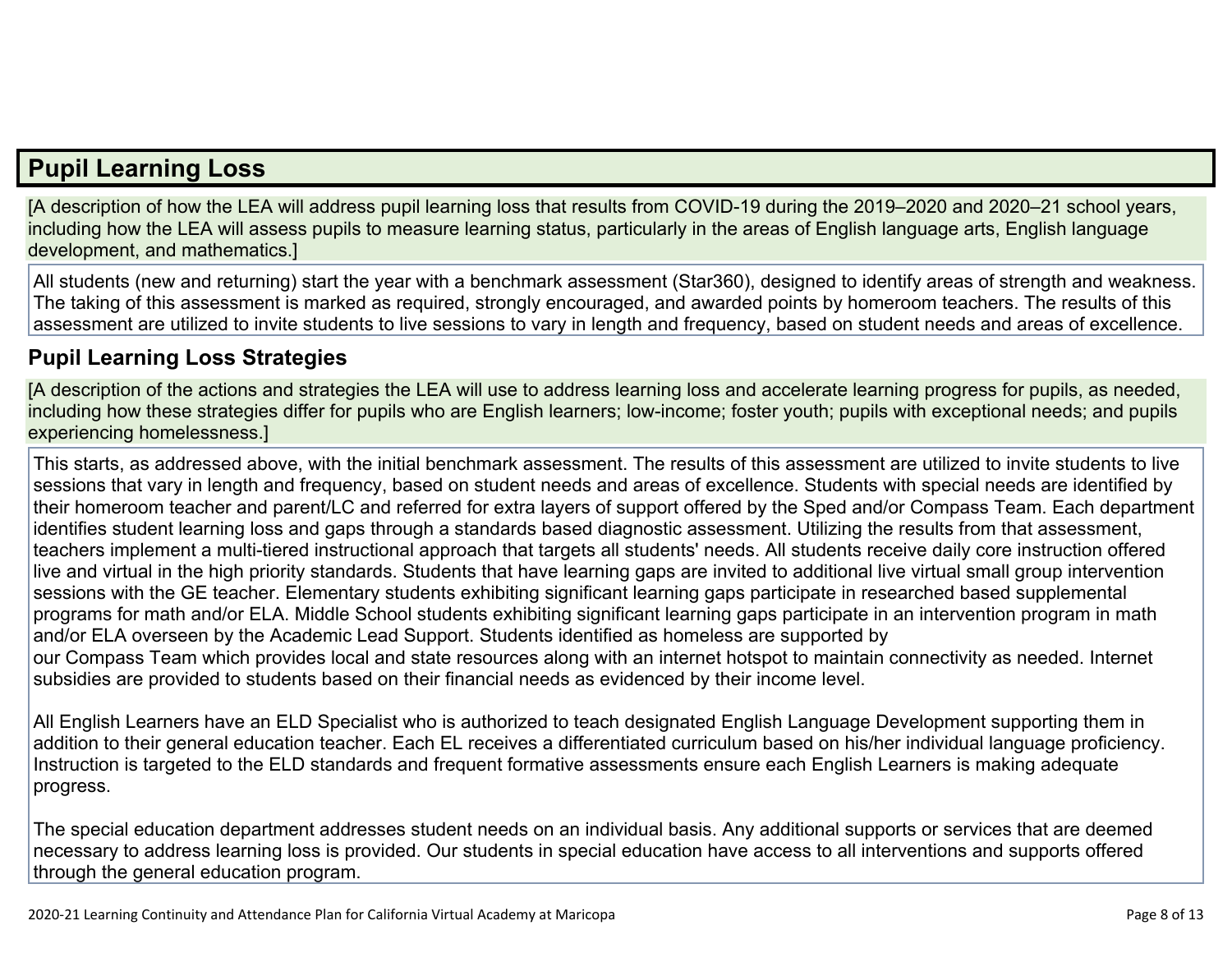## **[Effectiveness](http://www.doc-tracking.com/screenshots/20LCP/Instructions/20LCPInstructions.htm#PupilLearningLoss2) of Implemented Pupil Learning Loss Strategies**

[A description of how the effectiveness of the services or supports provided to address learning loss will be measured.]

We are measuring effectiveness through regular standards-based benchmark assessments in math and ELA throughout the year. Teachers are also conducting numerous formal and informal assessments through daily interaction in the online classroom, as well as in live support sessions. Administrators and Instructional Coaches at all levels are observing teachers' live sessions throughout the year and providing feedback, encouragement, and support. Teachers and administrators are meeting monthly to discuss student and teacher progress, using data collected in live sessions, through the benchmark assessments, and in the online classroom. Professional Learning Communities are held weekly to discuss and evaluate the effectiveness of live instructional practices along with creating common assessments and adjusting instruction as needed.

Teachers provide daily live virtual sessions that focus on the high priority standards. Teachers also implement a multi-tiered RTI approach to ensure all students receive core instruction and students that need additional support are offered tier 2 and tier 3 interventions throughout the week. The effectiveness of these sessions are monitored on a weekly basis through in class formative assessments, on a monthly basis during teacher PLC meetings and documented on a standards tracker.

Teachers analyze data on an ongoing weekly basis to measure the effectiveness of student supports put in place and meet with the administrative team quarterly to discuss student and teacher progress. Students that have significant learning gaps are provided tier 3 support through utilizing the intervention program, overseen and monitored by the Academic Lead support. Weekly reports are provided to measure student growth and progress. Administrative observations and Instructional Coach observations take place approximately 4 times a month to monitor and assess the effectiveness of instruction taking place in live sessions.

## **Actions to Address Pupil Learning Loss [additional rows and actions may be added as [necessary\]](http://www.doc-tracking.com/screenshots/20LCP/Instructions/20LCPInstructions.htm#PupilLearningLoss4)**

| <b>Description</b>                                                                                                                                                                                                                                                                                                                                                                                                                                                                                                                                                                      | <b>Total Funds</b> | Contributing |
|-----------------------------------------------------------------------------------------------------------------------------------------------------------------------------------------------------------------------------------------------------------------------------------------------------------------------------------------------------------------------------------------------------------------------------------------------------------------------------------------------------------------------------------------------------------------------------------------|--------------------|--------------|
| Benchmark assessment identifies areas of strength and weakness in reading and<br>math.<br>Instructional Leads oversee and monitor the response to instruction to increase<br>student achievement in Math and ELA.<br>• Supplemental intervention programs provided to students experiencing significant<br>learning gaps.<br>Professional Learning Community focused on evaluating the effectiveness of live<br>instructional practices and creating common assessments.<br>Instructional Coaches monitor and assess the effectiveness of instruction taking<br>place in live sessions. | 414538             | Yes          |
|                                                                                                                                                                                                                                                                                                                                                                                                                                                                                                                                                                                         |                    |              |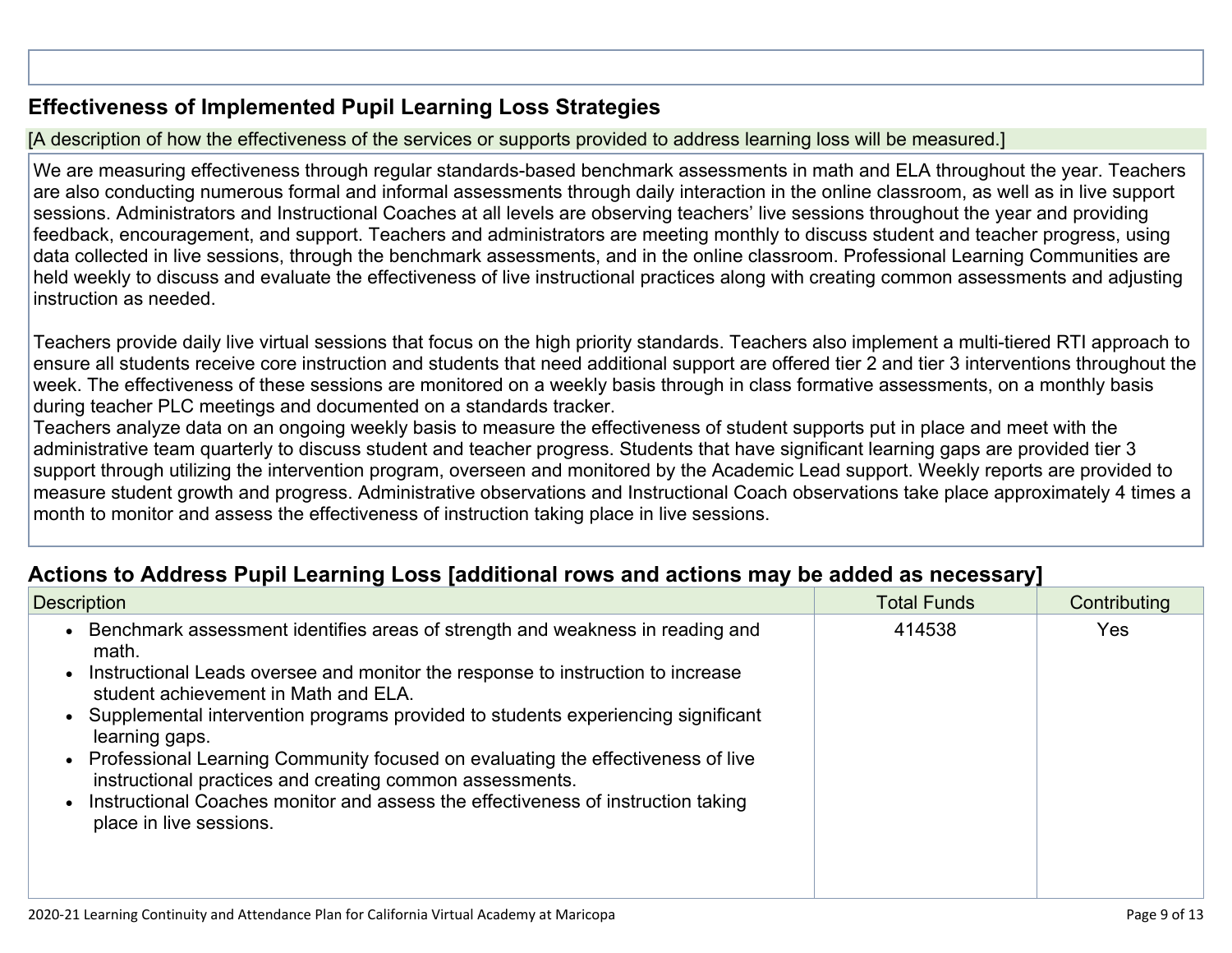[A description of how the LEA will monitor and support mental health and social and emotional well-being of pupils and staff during the school year, including the professional development and resources that will be provided to pupils and staff to address trauma and other impacts of COVID-19 on the school community.]

The Compass Social Emotional Coordinators surveys all students in the fall to identify those students who are at high risk for socialemotional difficulties. Students are offered additional supports with Compass and their parents are sent information on community resources that are available, based on need. Additionally, all students are invited to monthly 7 Mindsets assemblies to support SE learning and to foster a supportive school climate. Teachers and staff can request additional support from the Compass Program for students who are struggling with engagement or social-emotional difficulties. CAVA is creating a specialized focus on social-emotional learning and gather baseline, midyear, and end of year data to make informed decisions about the social-emotional needs of the school's students, teachers, parents, and administrators. The school also form a Social and Emotional Committee consisting of each of these stakeholders listed previously. The committee is integral in evaluating the school's needs and steering the direction of support that is needed to impact the school's culture, and efficacy of social-emotional learning.

To provide an additional layer of support to the social-emotional well-being of our students, they have access to and participate in the 7 Mindsets Program. In addition to the 7 mindsets content and curriculum, students are invited to attend monthly assemblies with one mindset as the focus for each assembly. Teachers are provided with professional development opportunities on how to integrate the mindsets into instructional and HR sessions, based on the monthly focus.

Professional Development: Staff is provided professional development in the 7 Mindsets curriculum. There are also monthly professional development for teachers on how they can integrate social-emotional learning within their instruction and communication with students. Staff is also provided training in how to incorporate trauma informed practices into their communication with students and families based on research regarding ACES. All teachers, TK-12 have access to the 7 Mindsets Portal. CAVA provides Parent Trainings to better educate parents on the importance of social-emotional learning and how to apply key strategies and techniques within their parenting.

The school holds regular virtual assemblies on internet/cyber bullying, internet safety, and suicide prevention throughout the school year. We also utilize 7 mindsets curriculum to support student socio-emotional health.

The school is developing a new Socio-Emotional and Engagement team called Compass. The Compass Program provides information, resources, and support to students and families who are new to our schools, who are struggling to meet enrollment requirements due to lack of engagement with school, or who are in a crisis due to lack of resources or social-emotional issues.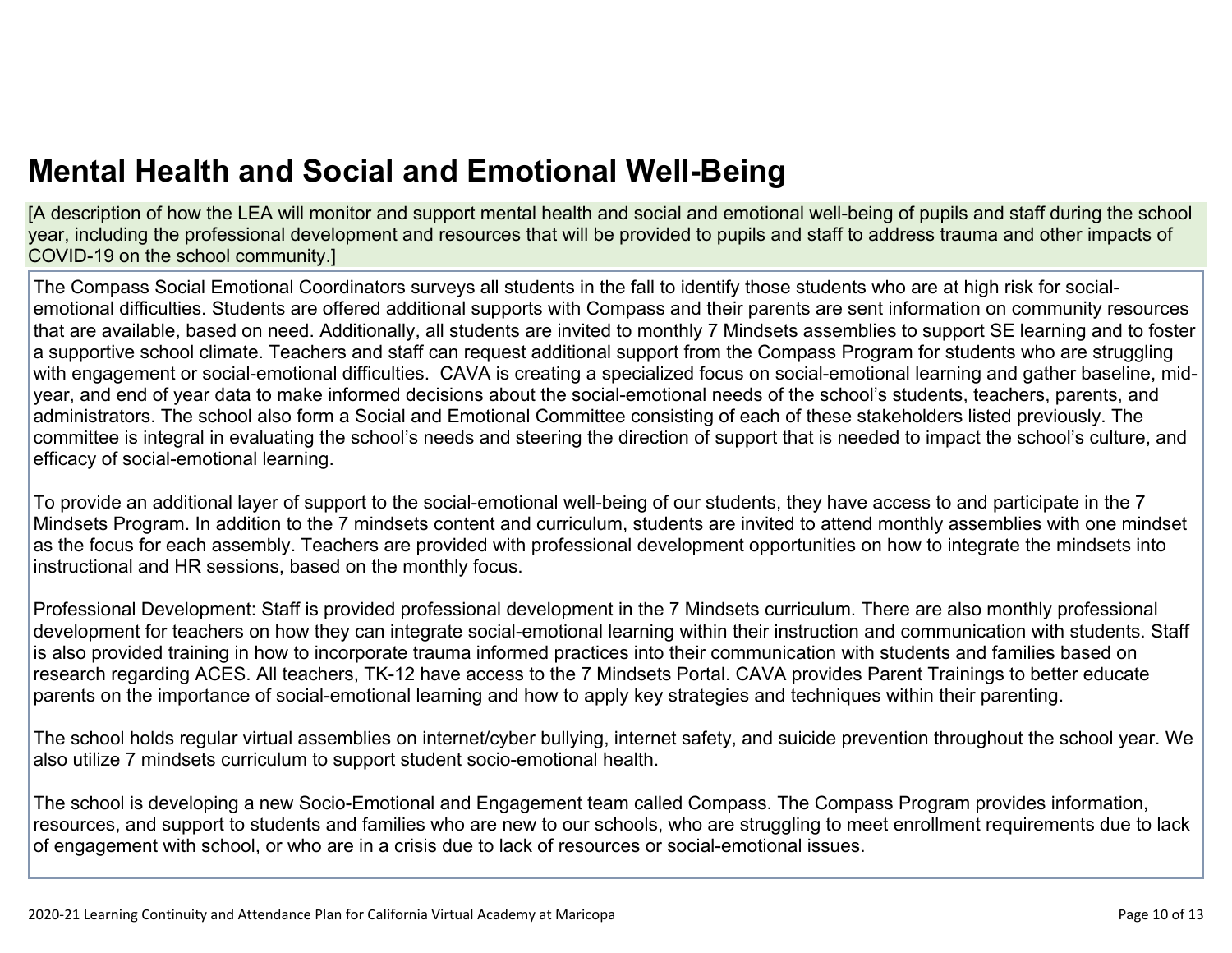# **Pupil and Family [Engagement](http://www.doc-tracking.com/screenshots/20LCP/Instructions/20LCPInstructions.htm#PupilEngagementandOutreach) and Outreach**

[A description of pupil engagement and outreach, including the procedures for tiered reengagement strategies for pupils who are absent from distance learning and how the LEA will provide outreach to pupils and their parents or guardians, including in languages other than English, when pupils are not meeting compulsory education requirements, or if the LEA determines the pupil is not engaging in instruction and is at risk of learning loss.]

Students are all assigned a homeroom teacher who serves in an advisory role to them. Teachers hold monthly academic check in meetings via Zoom or Black Board Collaborate in order to discuss progress across their content areas. Regional leads and teachers also meet monthly to discuss pupil progress and strategies to re-engage. One of the strategies they discuss is the possible referral to our Compass program where a liaison is assigned to the student for a period of time to monitor, call, meet and provide encouragement. Another possible strategy discussed is academic probation when we determine that students are attending school but not progressing in their lessons or submitting work. When students are placed on academic probation, the campus regional lead works with that student in live sessions, email, phone calls in an attempt to re-engage. Teachers have access to live language translators via phone service that dials out numbers of parents who speak another language so that we ensure we are all working together. We provide a wealth of data to our teachers each week that includes the number of minutes each student spent working both synchronous and asynchronous; we have trained teachers in the steps needed to follow up with that data with very clear systems and processes. When students are absent from school we have an attendance BOT which auto-dials parents to inform them that their child missed school that day. We also have attendance liaisons who follow up with emails, certified letters and coordinate training we provide to parents via live sessions to help them support their child in daily attendance.

# **School [Nutrition](http://www.doc-tracking.com/screenshots/20LCP/Instructions/20LCPInstructions.htm#SchoolNutrition)**

[A description of how the LEA will provide nutritionally adequate meals for all pupils, including those students who are eligible for free or reduced-price meals, when pupils are participating in both in-person instruction and distance learning, as applicable.]

California Virtual Academy at Maricopa is a non-classroom based charter school. As such, there is no in-person instruction therefore no meals are offered.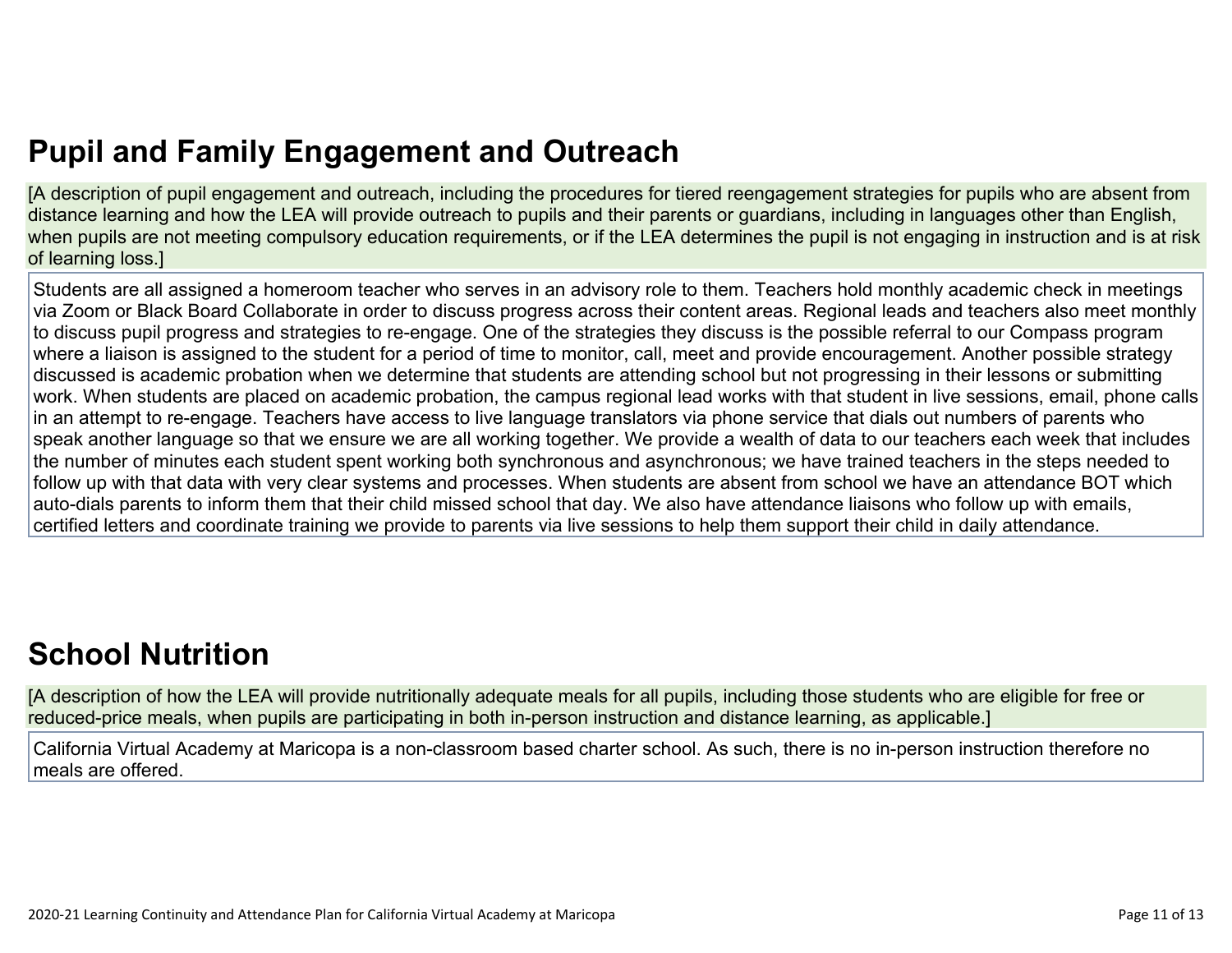## **[Increased](http://www.doc-tracking.com/screenshots/20LCP/Instructions/20LCPInstructions.htm#IncreasedorImprovedServices) or Improved Services for Foster Youth, English Learners, and Low-Income [Students](http://www.doc-tracking.com/screenshots/20LCP/Instructions/20LCPInstructions.htm#IncreasedorImprovedServices)**

| Percentage to Increase or Improve Services   Increased Apport | Increased Apportionment based on the Enrollment of Foster Youth, English Learners, and Low- |
|---------------------------------------------------------------|---------------------------------------------------------------------------------------------|
| 22.98%                                                        | 1089140                                                                                     |

## **Required [Descriptions](http://www.doc-tracking.com/screenshots/20LCP/Instructions/20LCPInstructions.htm#RequiredDescriptions)**

[For the actions being provided to an entire school, or across the entire school district or county office of education (COE), an explanation of (1) how the needs of foster youth, English learners, and low-income students were considered first, and (2) how these actions are effective in meeting the needs of these students.]

The LEA is an established virtual school model ready to support all students in a virtual setting. Support staff are available to assist with specific needs in the areas of attendance, academic progress, social/ emotional, language development, foster youth, homelessness, IEP, and 504 Plan. These challenges often cause additional stress and anxiety that affect a child's capacity to focus in school. The school has a developed Socio-Emotional and Engagement team called Compass. The Compass Program provides information, resources, and support to students and families who are new to our schools, who are struggling to meet enrollment requirements due to lack of engagement with school, or who are in a crisis due to lack of resources or social-emotional issues. The Compass Program includes several roles that provide targeted support to students, based on individual needs:

- Engagement Coaches: Provide both intensive & light-touch support for students struggling with daily engagement through 1-1 weekly conferencing, small group conferencing, and weekly support contracts.
- Community Coordinator: Hosts online sessions to support and provide connection for Learning Coaches.
- Social Support Coordinators: Oversee the 7 Mindsets Assemblies and monthly communication to families, facilitates school-wide social-emotional screening, provides 1-1 or small group support for students who need additional SE supports.
- Onboarding Specialist: Coordinates and facilitates onboarding & orientation for new students. Provides help for returning at-promise students through Modified Strong Start sessions. Leads additional support sessions for new students throughout the year for those who need additional help with navigating the school platform.

When creating the Compass program, the needs of foster youth, English learners, and low-income students were evaluated. It was determined the common areas of need were onboarding, engagement, and social emotional support. We have found that when students start the year successfully navigating all the ins and outs of our virtual program, they remain engaged and complete more assignments. Additionally, when students are not completing daily assignments, we found the sooner we intervene and provide support to get the student back on track, the more likely students are to stay engaged. Lastly, if students are struggling with daily engagement due to social-emotional reasons, proving support in this area allows students to reengage in school.